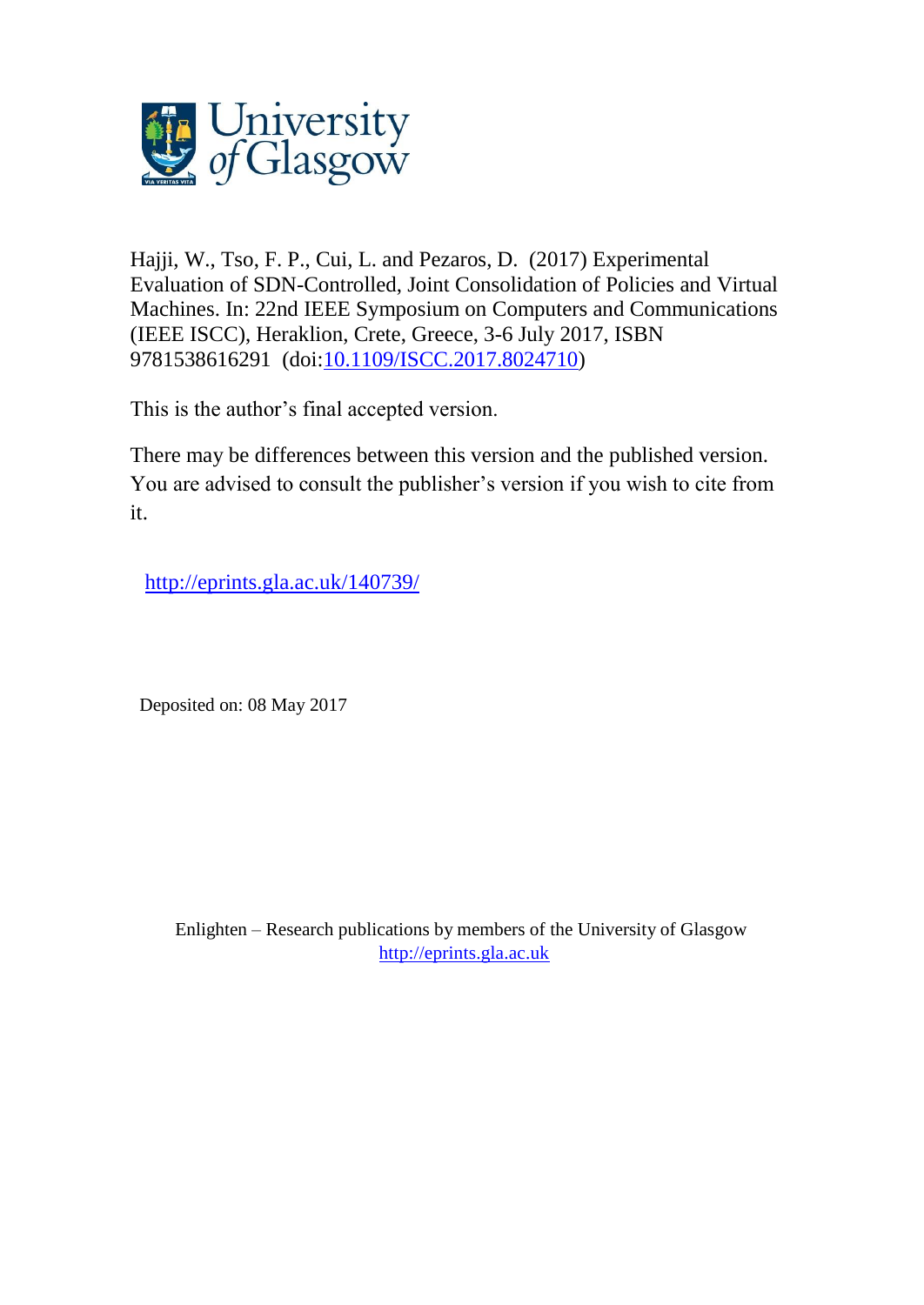# Experimental Evaluation of SDN-Controlled, Joint Consolidation of Policies and Virtual Machines

Wajdi Hajji<sup>∗</sup> , Fung Po Tso<sup>∗</sup> , Lin Cui† , Dimitrios P. Pezaros‡

<sup>∗</sup>Department of Computer Science, Liverpool John Moores University, UK †Department of Computer Science, Jinan University, Guangzhou, China ‡School of Computing Science, University of Glasgow, Glasgow, UK Email: w.hajji@2015.ljmu.ac.uk; p.tso@ljmu.ac.uk; tcuilin@jnu.edu.cn; dimitrios.pezaros@glasgow.ac.uk

*Abstract*—Middleboxes (MBs) are ubiquitous in modern data centre (DC) due to their crucial role in implementing network security, management and optimisation. In order to meet network policy's requirement on correct traversal of an ordered sequence of MBs, network administrators rely on static policy based routing or VLAN stitching to steer traffic flows. However, dynamic virtual server migration in virtual environment has greatly challenged such static traffic steering.

In this paper, we design and implement *Sync*, an efficient and synergistic scheme to jointly consolidate network policies and virtual machines (VMs), in a readily deployable Mininet environment. We present the architecture of Sync framework and open source its code. We also extensively evaluate *Sync* over diverse workload and policies. Our results show that in an emulated DC of 686 servers, 10k VMs, 8k policies, and 100k flows, *Sync* processes a group of 900 VMs and 10 VMs in 634 seconds and 4 seconds respectively.

# I. INTRODUCTION

DC management complexity has grown rapidly in recent years due to the increased virtualisation of both networking and server resources [1]. In addition, introduction of a variety of network functions or MBs as intermediaries for traffic control and shaping [2], their management has become critical since otherwise DC network security and performance can be jeopardised [3].

In such a dynamic environment, the aforementioned problems have been disjointedly addressed. For instance, several studies have focused on proposing a VM consolidation without consideration of the impact on policies or the governed traffic flows [4][5]. Others have tackled policy management issues through MB placement approaches [6]. To holistically remedy policy violation in dynamic VM migration environments, our previous work, *Sync*, a *Synergistic polic* $\underline{Y}$  and virtual machiNe Consolidation scheme jointly consolidate network policies and VMs [5] in DC environments. *Sync* has primarily focused on legacy hardware-based MBs as they are broadly adopted in today's data centres. It firstly models a network-wide communication cost with respect to MBs and VMs in treebased topologies. Following that, it applies stable-matching approach to jointly migrate VMs and policies for reducing the network-wide communication cost while preventing policy violation.

In this paper, we aim, through a Mininet-based test-bed

implementation<sup>1</sup>, to evaluate *Sync* and understand which factors determine its performance in terms of execution time and resource consumption. Unlike ns-3 based *Sync* simulation in [5], Mininet based implementation gives realistic results and is readily deployable on real hardware<sup>2</sup>.

The rest of the paper is organised as follows. In Sec. II, we introduce the principal algorithms that comprise its processing mechanism. Then, we present our system design in Sec. III. Particularly, we discuss the controller implementation and how SDN capabilities have been extended to reflect VMs, flows and policies characteristics. In Sec. IV, we describe our experiment set-up and evaluate *Sync* based on several criteria. We survey related works in Sec. V. Finally Sec. VI concludes the paper.

#### II. SYNC ALGORITHM

*Sync* is a synergistic scheme for dynamic VM and policy consolidation runnable on top of an SDN-based environment. The problem formulation and the proposed model primarily deal with hardware-based MBs due to their popularity, better performance compared with their virtualised counterpart, and their flexibility and support for in-network policy and service deployment. In modelling the problem, we consider a multitier DC network, which is structured under a multi-root tree topology. Our experiments are running atop of k-ary fat-tree.

## *A. Get Communicating VM Groups*

Handling all VM instances at the same time could incur an intolerable running time for Sync algorithms and it would hinder the scalability characteristics for the whole solution. In real data centres, several tenants share or own a set of VMs or resources, and there are groups of VMs that communicate between each other performing a logically similar operation. The algorithm partitions all VMs into isolated groups in which VMs do not communicate with a VM outside their group. These VM groups will be the input of other algorithms.

A group  $G$  is defined as the VMs that communicate between each other, and none has a connection/relationship with other VMs outside the group.

<sup>&</sup>lt;sup>1</sup>Source code available on GitHub https://github.com/wajdihajji/sync.git <sup>2</sup>https://mininet.org/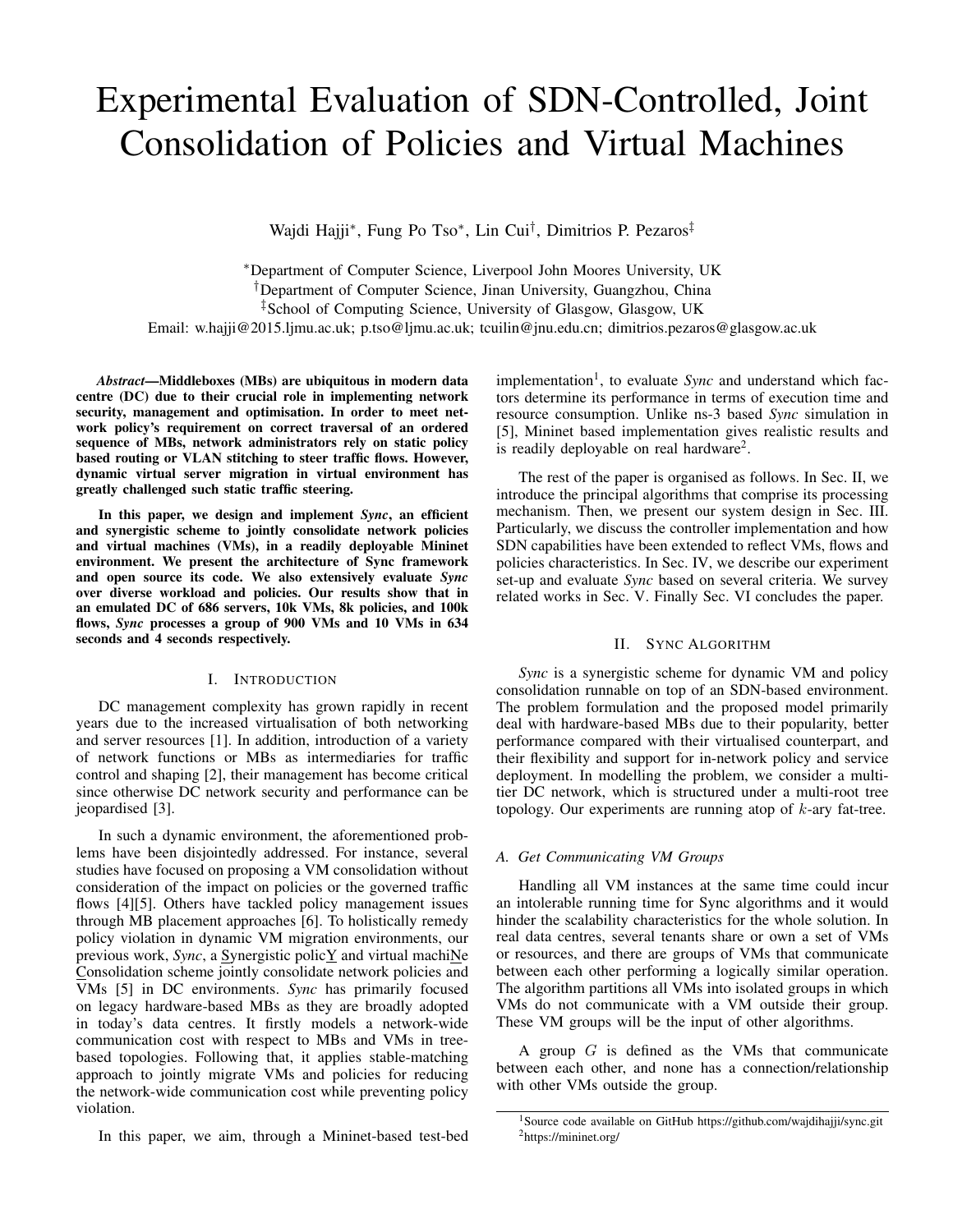#### *B. Policy Migration*

This algorithm focuses on migrating the policies, in other words defining again the MBs; replace them with the same type of MBs as the deployed ones. In the meantime, it prepares for the VM migration by updating the *preference matrix* responsible for rating best candidate source and destination servers for VM pairs. Prior to policy migration, the algorithm should have a complete view on the *Cost Network* trees related to each flow and each policy. The *Cost Network* graphs will be the search space of the shortest paths related to policies.

The function responsible for getting the shortest path aims at reducing the Communication Cost through the migration of policies.

We define the *Communication Cost* of all traffic from VM  $v_i$  to  $v_j$  as

$$
C(v_i, v_j) = \sum_{p_k \in P(v_i, v_j)} f_k rate \sum_{L_s \in R_k(v_i, v_j)} c_s
$$
  
= 
$$
\sum_{p_k \in P(v_i, v_j)} \{C_k(v_i, p_k.in)
$$
  
+ 
$$
\sum_{j=1}^{p_k len - 1} C_k(p_k list[j], p_k list[j+1])
$$
  
+ 
$$
C_k(p_k.out, v_j)\}
$$
 (1)

where  $C_k(v_i, p_k.in) = f_k.rate \sum_{L_s \in R(v_i, p_k.in)} c_s$  is the communication cost between  $v_i$  and  $p_k.in$  for flows which matched  $p_k$ . Similarly,  $C_k(p_k.out, v_j)$  is the communication cost between  $p_k.out$  and  $v_j$  for  $p_k$ , and  $C_k(p_k$ *list* $[j],  $p_k$ *·list*[j + 1])$ is the communication cost between  $p_k list[j]$  and its successor MB in  $p_k$ *list*. Note also that  $R(n_i, n_j)$  is the routing path between nodes (i.e., servers, MBs or switches).

## *C. VM Migration*

Each server has a preferred VM list (which is constructed in *Policy migration* algorithm) to host according to the corresponding *preference matrix and list*. In addition, VM migration incurs a *utility cost* depending on the server destination location. Besides, each server has a limited capacity, which determines whether it can host more VMs. These parameters are considered in the VM migration decision. Since VM and server preferences might be in some cases contradicting, a modified version of a Gale-Shapley algorithm has been adopted to address this challenge and guarantee a stable matching all the time.

The *utility* of migration  $A(v_i) \rightarrow \hat{s}$  is defined to be the expected benefit through migration:

$$
U(A(v_i) \to \hat{s}) = C_i(A(v_i)) - C_i(\hat{s}) - C_m(v_i)
$$
 (2)

where  $C_m(v_i)$  is an estimated migration cost related to the VM, and  $C_i(s_j)$  is defined, in turn, as:

$$
C_i(s_j) = \sum_{p_k \in P(v_i, *)} C_k(v_i, p_k.in) + \sum_{p_k \in P(*, v_i)} C_k(v_i, p_k.out)
$$
\n(3)

The VM migration algorithm, for a given VM group, initialises and obtains the preference list (where no policy



Fig. 1: Architecture design

violation or overused server capacity) of all servers. It sets all VMs as unmatched (no server yet chosen to migrate to). First, it starts with getting the most preferred server through calculating the migration utility and it subsequently checks that the selected server has enough capacity to host the VM. If that's the case then it moves to the next VM in the group, otherwise, it rejects less preferable VMs that were located to the server in question. Following that, it updates the *best rejected* variable with the most preferred that has been rejected by the server. Lastly, it adds the server to the blacklists of all lower ranked VMs than *best rejected*.

#### III. SYSTEM DESIGN AND IMPLEMENTATION

## *A. System Architecture*

In Fig. 1, topology and the controller are running on separated environments, they communicate through OpenFlow to add rules to switches and via out-of-band control channel (network sockets) to exchange or update information related to flows, MB and VM placement, in case a migration decision is made. The controller is composed of mainly 8 modules that work collaboratively to identify VM groups, migrate VMs and policies. In Mininet, OpenFlow switches ensure the communication between VMs and servers in a Fat-tree topology.

We consider an MB as Mininet host attached to an aggregation switch. In the experiment, any type of MB only receives and forwards packets with no modification. So when a packet travels from source A to destination B through three MBs (e.g. mb1, mb2, and mb3), it only goes through and the forwarding rules are set, in advance, in the OpenFlow switches. We assume MBs are hardware-based and hence their positions are fixed. In addition, we have modelled the VM as a user process running on a Mininet host (a server in the topology), each process has an ID which is also considered as the ID of the VM. Upon creation or migration, the user process will be created or killed and instantiated accordingly. The policy is defined as a set of 3 MBs, each one governing one or many flows, which are in turn modelled as *Netperf*<sup>3</sup> traffic between VM pairs.

<sup>3</sup>http://www.netperf.org/netperf/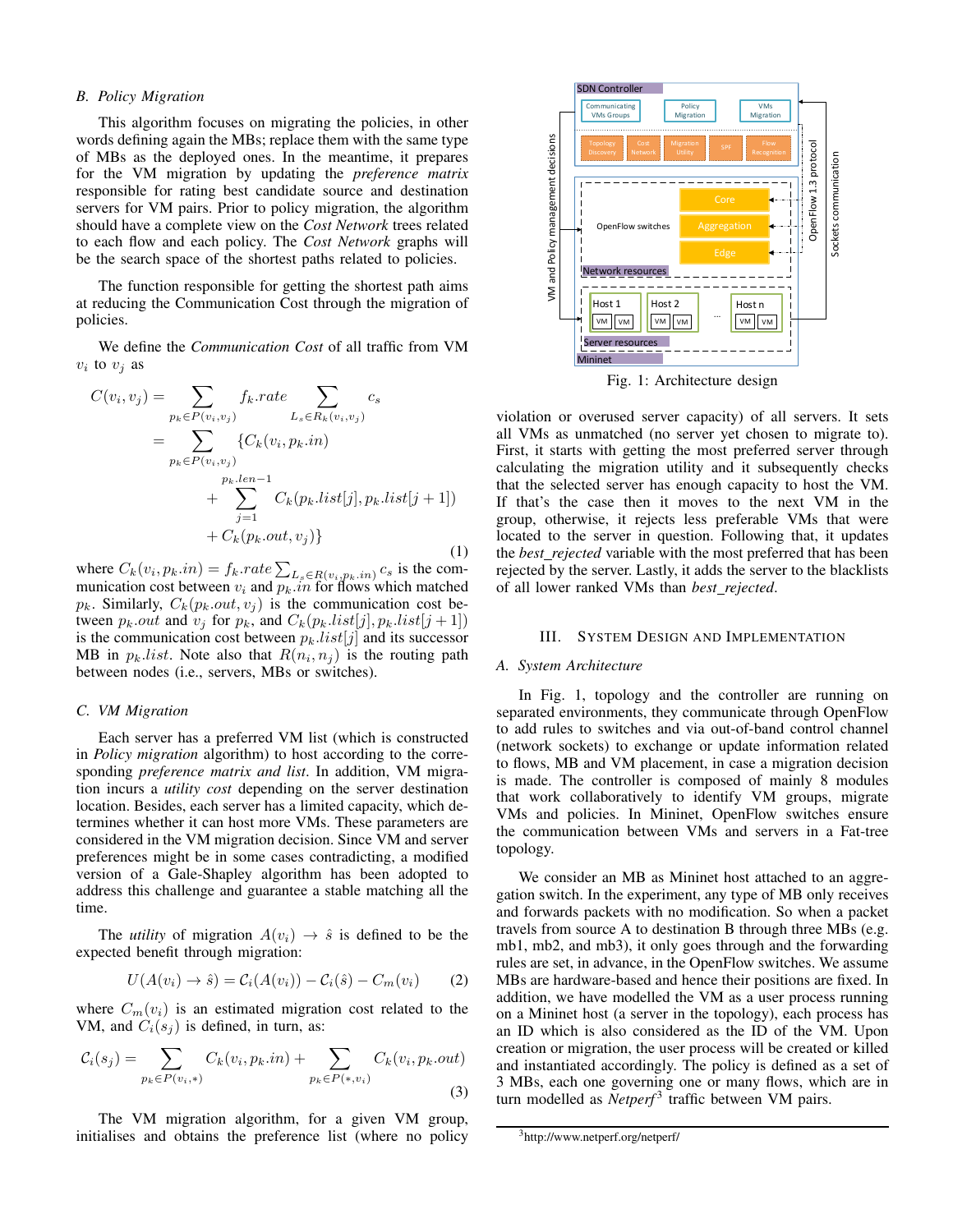# *B. Controller Modules*

In this section, we describe the main components of the controller, their roles, and the interactions between them.

*1) Topology Discovery:* It is a built-in feature in Ryu<sup>4</sup> controller. It keeps track of switches registration/de-registration and added/removed links. We construct the topology as a graph using Ryu *topology api app* module where vertices emulate switches and edges/links are the connections. A major limitation of this function is that it does not have a view of the instantiated VMs, flows, or policies. For this reason we have designed and created, in parallel, a communication channel to make the controller aware of the above information useful for Sync's usage.

*2) Cost Network Construction:* In order to make a decision of policy migration for a given flow, Sync needs to construct a *Cost Network* tree in which hosts and MBs are represented with links and corresponding weights.

For sake of improved performance, we build in advance all the *Cost Network* trees. This preliminary task is justified as the positions of MBs are meant to be fixed (hardware-based) and over a limited period of time, the flows characteristics are still unchanged. In addition, the weight of each edge can updated when used (in case flow rates are changed), and we can also prune the cost network (removing some nodes and edges) if some MBs are not available. antialized VMs, flows, or politics. For this reason we have been controlled with the centroller and centrality of when the centrality of the more centrality of the more centrality of the more of the above information usef

*3) Shortest Path First (SPF):* This module deals with the *Cost Network* tree of flows related to a given VM group. It gets the shortest path for a flow traversing a chain of MBs according to a specific policy. It returns the optimum positions of server source and server destination and the set of MBs in between.

*4) Flow Recognition:* In the controller, a flow database is built following the reception of information from the network regarding communicating VMs, therefore their IPs and the used protocol and ports are stored to match against entries in the policy database.

Flow information can be obtained by querying the network in which presumably we know in advance what traffic are initiated in a period of time, as the set of flows have been generated randomly in the experiment. In addition, Ryu can get real-time statistics by using the function "ofp event.EventOFPFlowStatsReply".

*5) Utility Of Migration:* This module is essential to help with *VM Migration* decision, it aims to evaluate what is the impact on the *Communication Cost* when migrating a VM from source server to destination server. This module is used to get the *maximum utility of migration*, which helps in identifying the candidate servers for the VM to migrate to.

*6) Get Communicating VM Groups:* This module operates on a Python list of VMs and flows to output *n* VM groups, which are the input of *Policy Migration* and *VM Migration* modules.



*7) Policy Migration:* For a given VM group, this module works on a Python list of flows. Using output from SPF module, it migrates policies by updating the corresponding Python dictionary. Finally, it updates the *Preference Matrix* by incrementing the value that corresponds to the key (server, VM) in a Python dictionary as well.

*8) VM Migration:* It takes as input a VM group and outputs the new allocations for the VMs. It calls other subfunctions such as *"Get Maximum Utility"*, *"Initialise Black List"*, *"Check Server Capacity"*, *"Get Unprocessed VMs"*, and *"Obtain Preference List"*. For each VM in the group, it looks for an optimum location based on the *Utility Cost* and server capacity metrics. In the end, it constructs a Python dictionary that contains the new allocations of VMs and sends it to the topology environment via a Network Socket.

# *C. Communication*

The communication between the topology and the controller is ensured by two channels, one via OpenFlow used by Ryu to get acknowledged of the switches and links introduced, updated, or removed, and the second one through Network Sockets used by Sync to get information on instantiated VMs, flows, MBs, and service chains (corresponding to policies).

# IV. EXPERIMENTAL EVALUATION

#### *A. Experiment Set-up*

We ran our experiments on two identical servers (8 Cores/1.2Ghz and 8GB Memory). Ubuntu 14.04 is running atop of them and they belong to the same network and have directly a physical connection through a 1Gbps switch.

In server A, there are Mininet version 2.3.0d1, OpenFlow 1.3<sup>5</sup> and Python 2.7.6. Initially, we create and set OpenFlow switches and hosts, we also construct topology tree, VMs and flows database, which will be shared with the controller modules later on. In server B, we have installed and configured Ryu controller 4.10.

We run *Sync* with different combinations of VMs, flows, policies and MBs. We have fixed our topology size in every run with fat-tree's  $k=14$ . That means the number of edge switches equals to 98, the number of aggregation switches is 98, the

<sup>5</sup>https://www.opennetworking.org/images/stories/downloads/sdnresources/onf-specifications/openflow/openflow-spec-v1.3.0.pdf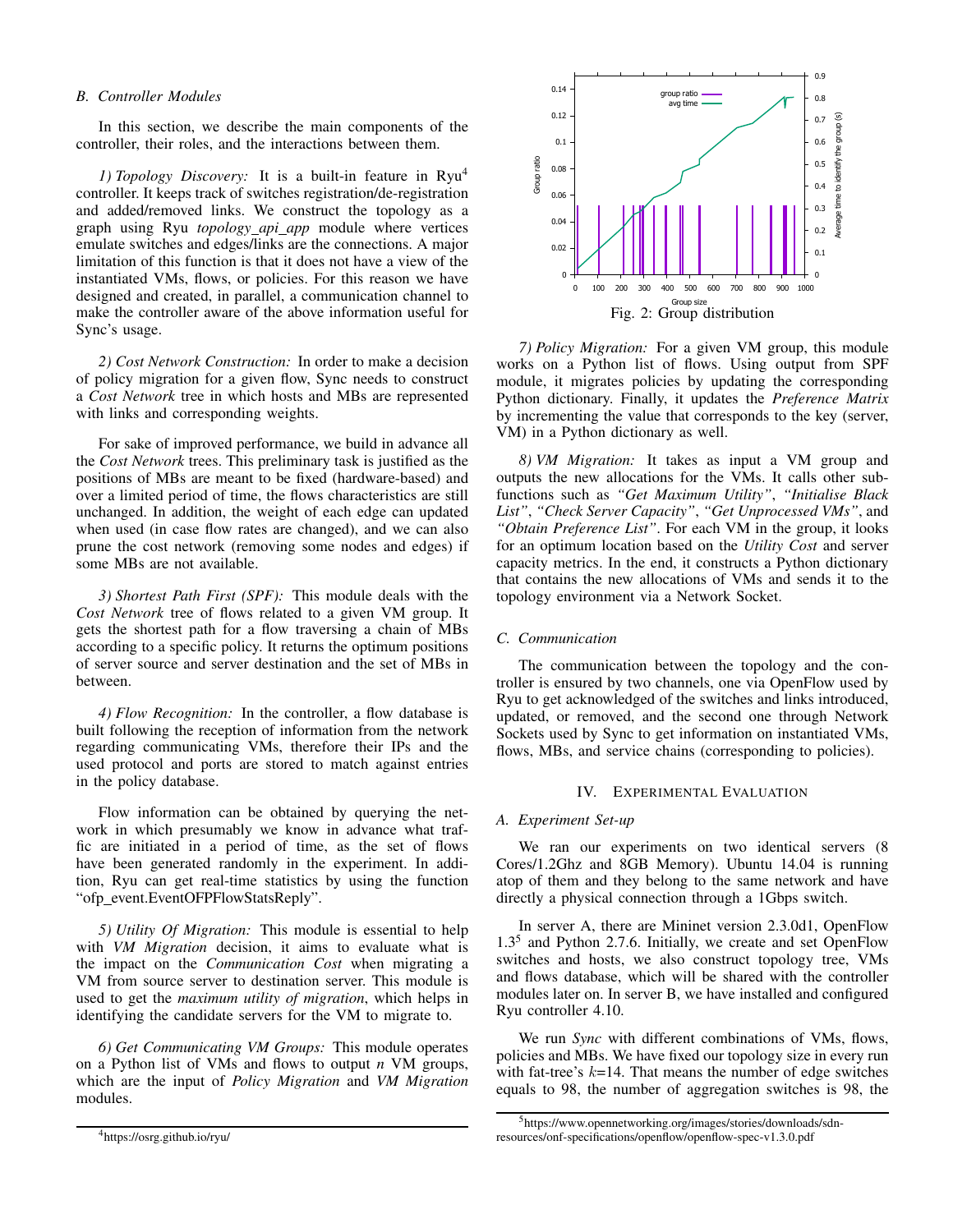

Fig. 3: *Sync* performance evaluated with growing number of flows, group sizes in the three levels are 36, 31, 19, respectively.

number of core switches is 49, so the number of switches in total is 245, and the number of hosts is 686.

We have run all experiments 10 times to get average results so that we mitigate measurement irregularity and noisy statistical data. Variations in results can be caused by OS tasks running in background or logging processes executed to collect the results.

# *B. Group Formation*

*Sync* is designed to operate on VM groups. In order to better understand the performance of *Sync*, it is important for us to show how groups are distributed in the topology. We will then show the efficiency of *Sync*'s *Getting Communicating VM Groups* algorithm for forming these groups. We particularly show results of 100k flows, 10k VMs, and 80 MBs, which is the most representative set-up in our experiment as it involves many VMs and consequently many groups.

In Fig. 2, almost every group represents 5% of the set of groups. The curve of average time to form the group evolves linearly with growing number of group sizes, that is expected since, as explained in Section II-A, the run time is affected by the group size. However, a slight dip appears for group size 915 which takes about 0.7534s to get identified. This change is due to the difference in order of appearance of groups. To explain this, we look at the group in question and its two neighbours in Fig. 2, whose sizes are 912, 915, 921 VMs, they take 0.805s, 0.7534s, 0.8017s, and their order of appearance are first, twelfth, and ninth, respectively. So group of 915 VMs appears lastly in the three groups, that means *Get Communicating VMs* operates on less number of VMs and flows at the order twelfth than at the first and ninth iterations. The aforementioned information are read from logs related to the experiment. Same explanation are still applicable on the two groups of sizes 912 and 921 VMs.

## *C. Overall Performance Results*

In this section, we study the impact of topology characteristics on *Sync* performance. However, we do not present the consumed network resources as *Sync* is mainly a workload intensive task, and the only network activity induced by it can be seen when sending VM and policy migration decisions to the Mininet topology.

Firstly, we fix the number of VMs and MBs (we set them at the maximum values of the experiment; 10k VMs and 80 MBs in a Fat-tree topology with  $k=14$ ), at the same time, we change the number of flows starting from 20k to 100k flows. In each case, we measure the time taken for each group to run *Sync* algorithms, *Get communicating VM Groups*, *Policy migration*, and *VM migration*.

In Fig. 3, we observe how the growing number of flows causes longer runtime for *Sync* algorithms. For instance, where the number of flows is set at 20k, all groups finish in 0.08s, 0.01s, and 38s in the three algorithms respectively, at 60k flows, all of them finish in 0.28s, 0.035s, and 90s, and with 100k flows, the run-times of all groups reach nearly 0.75s, 0.12s, and 80s respectively. In *Sync* design, flows have always been involved in all algorithms. For example, in getting the communicating VMs, *Sync* looks for associated flows to each VM to conclude the relations between VMs and therefore recognise and define groups. This means that when the number of flows grows, the search space becomes larger and more importantly, the VM could have more associated flows. This also leads to an increase in the runtime of other algorithms. The discrepancy seen for VM migration when runtime is 80s for 100k flows, and 90s for 60k flows is due to the fact that the algorithm in question considers, besides the number of flows, the policy violation constraints. The latter depends on the MB positions which are initially set in a random way.

Secondly, we set the number of flows to 100k and vary the number of VMs. Fig. 4 demonstrates the results for this set of experiments. Surprisingly, we can observe that all three algorithms finish in less time for 10k VMs than for 2k VMs and 6k VMs. With 10k VMs, groups finish in 0.6s, 0.11s, and 135s for the three algorithms, respectively. In comparison, they take 3.8s, 0.51s, and 690s in 2k VMs settings. This is because when there is a large number of VMs, each VM will be source or destination for less flows than where there is a big number of flows and a small number of VMs. In the beginning of the experiment, we randomly allocate flows to VMs. This means, for example, for *Get communicating VM Groups* in the case of 2k VMs and 100k flows, *Sync* checks the flows related to a single VM, and then constructing one group will subsequently be more time-consuming.

This set of experiments has shown that the number of VMs has a measurable effect on *Get communicating VM Groups* and *Policy migration* on one hand, and *VM migration* on the other hand. In *Get Communication VM Groups* and *Policy migration*, for 6k and 10k VMs, the difference is not apparent, however, it becomes considerable in *VM Migration* algorithm.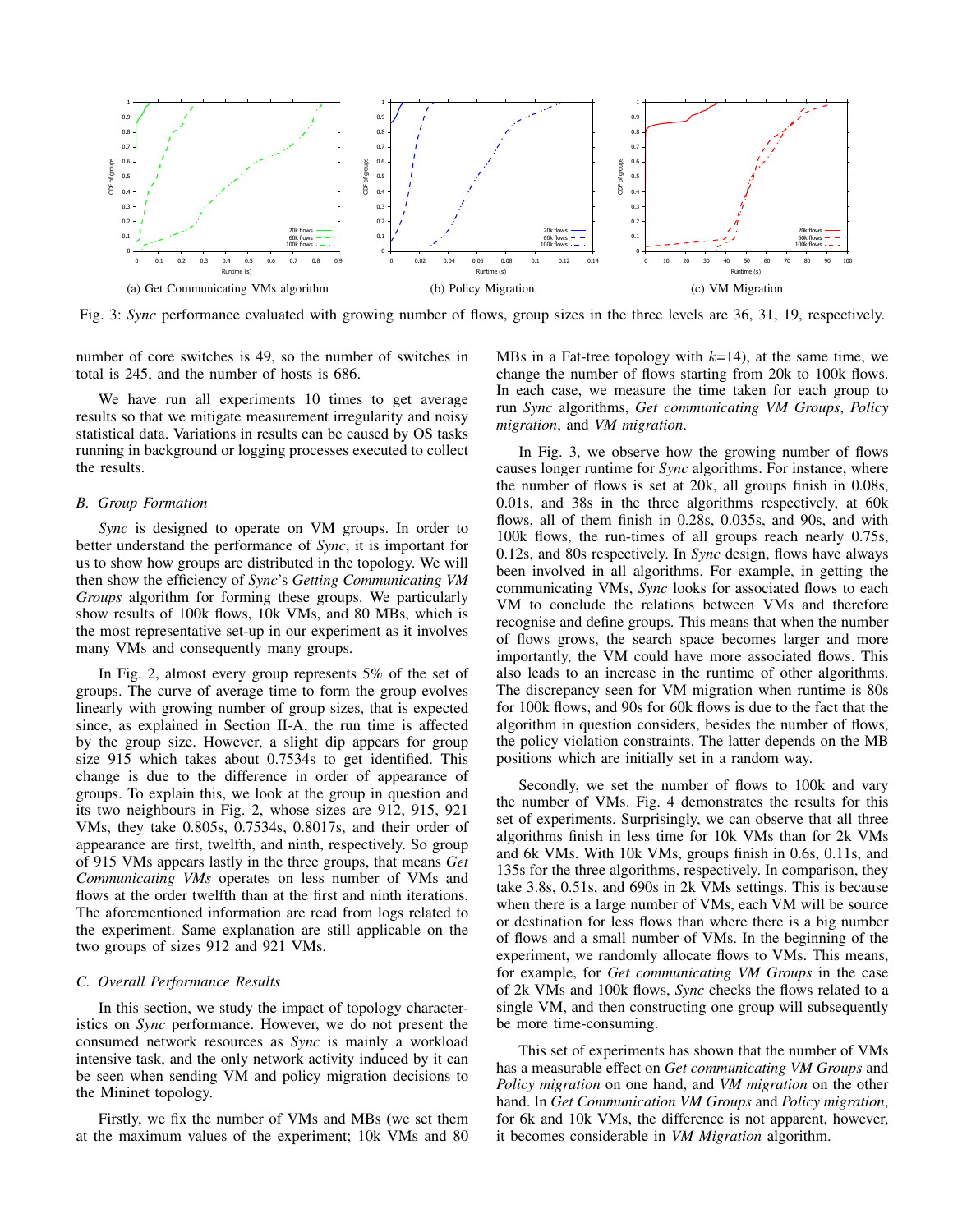

Fig. 4: *Sync* performance evaluated with growing number of VMs, group sizes in the three levels are 4, 14, 19, respectively.



Fig. 5: *Sync* performance evaluated with growing number of MBs, group sizes in the three levels are 25, 21, 19, respectively.

Thirdly, we fix the number of flows and VMs. In Fig. 5a and 5b, we observe how run time for *Get communicating VM Groups* and *Policy migration* evolves linearly with the number of MBs, albeit not too significantly. For example, *Get communicating VM Groups* finishes in 0.61s, 0.65s, and 0.81s for 20, 50, and 80 MBs, respectively. The same behaviour is recorded in *Policy Migration* algorithm. However, we do not see the same linear evolution of execution time in *VM migration*. In Fig. 5c, with 80MBs, it takes less time than for other number of MBs, and the difference is quite noticeable; 80s, 135s and 158s for 80, 20 and 50 MBs, respectively. Thus, the number of MBs have a considerable impact on all the three algorithms unlike the VMs and Flows factors. In *VM Migration* and *Policy Migration*, the number of MBs is involved directly in the processing, as in the former, it is needed to check the feasibility of the migration process, and in the latter, *Sync* will migrate MBs according to the output of *SPF* module described in section III-B3.

In addition, we have recorded the group average runtime, i.e., how much time on average groups take in each algorithm to finish processing under various settings. In Fig. 6, there are three histograms, each describes the evolution on run time based on one factor. As an example, in Fig. 6a, there are 9 boxes, the first three ones present the average runtime of a group in *Get Communicating VMs* when the number of flows evolves from 20k to 60k, to 80k flows (that correspond to the three levels level 0, level 1, and level 2). The second three boxes are for VM levels (2k, 6k, and 10k VMs), and the last three ones for MB levels (20, 50, and 80 MBs).

In *Get communicating VM Groups*, as shown in Fig. 6a, *Sync* is more sensitive to the number of flows that other factors,

but in case the number of VMs is relatively small, the run time increases dramatically to reach 2.6s when the number of VMs, flows, and MBs are set to 2k, 100k, and 80, respectively. Otherwise, the execution time is at most at 0.5s in all other cases and it is, remarkably, at 0.00434s when the number of flows is at 20k.

In *VM Migration*, the number of VMs has a major effect on the runtime of a group, for instance, when the number of VMs as 20k, the algorithm takes nearly 600s, whereas, in case there are 10k VMs, the execution time falls dramatically to reach about 50s.

To conclude, the three factors have a different impact on the *Sync* algorithms, flows impacts more *Get Communicating VMs* and *Policy Migration* algorithms, while the number of VMs can alter significantly the time needed by *VM migration* algorithm. Lastly, the number of MBs has a known effect on *Get communicating VM Groups* and *Policy migration*, whereas, in *VM migration*, its impact becomes unpredictable because VM migration decision depends more on policy violation prevention strategy.

# *D. Resources Utilisation*

In all experiments, CPU usage has been nearly at 13%, however, the memory consumption depends on the three input of *Sync* algorithms (number of flows, VMs, and MBs). The active memory increases linearly with the growing number of the aforementioned factors, for example, it reaches 3700 Mbytes in "extreme" set-ups (all values set at the maximum of the experiment). We also remark that memory usage grows